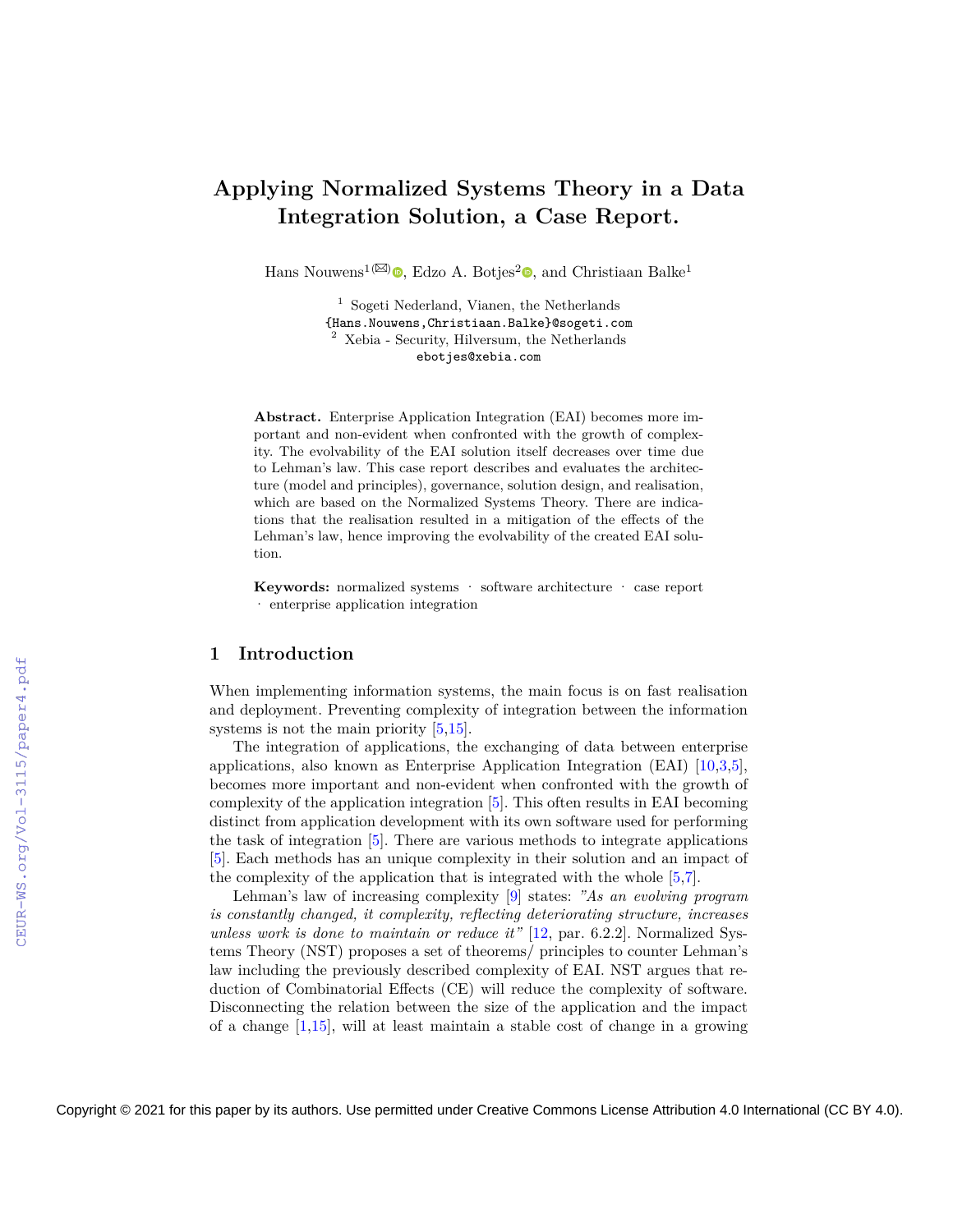system. The theorems of NST are described in two books [\[11](#page-13-0)[,12\]](#page-13-1) and various articles [\[13,](#page-13-2)[14](#page-13-3)[,4\]](#page-12-0). Description of NST implemented in software is limited available [\[1,](#page-12-1)[16](#page-13-4)[,15\]](#page-13-5) as is description on integrating applications using NST [\[5\]](#page-12-2).

We want to add our experience with applying NST in a real life environment to the available body of knowledge in the form of a case report following the STARR format (Situation, Task, Approach, Result, Reflection).

# **2 Situation**

The case report subject is a Dutch university of applied science. The business application landscape of this educational organisation evolved with little guidance (organic). This resulted in many custom applications providing overlapping functions and supporting undocumented information flows. Migrating this complicated and interwoven application landscape to industry standard SaaS applications proved to be very time consuming, holding the organisation hostage in its current situation.

Previous attempts to describe an architecture failed, mainly because of their generic approach and lack of a clear vision on how to implement an evolvable design.

# **3 Task**

To help in this migration from custom applications to standard SaaS, in 2017 the first author was requested to write an architecture. An architecture that guided a design for an evolvable data integration solution based on a hub-and-spoke pattern with a central data storage hub.

One of the clients requirements was to make the design and solution able to adapt to a changing environment, to be evolvable. Attention to potential change drivers and possible combinatorial effects turned out to be one of the main drivers behind the architecture and the solution designs.

- 1. The solution needs to support: multiple data sources and data targets, multiple vendors, multiple communication patterns (pub/sub, etc), multiple security patterns (JSON Web Tokens, IP-Allow-List, etc), multiple connection techniques (ODBC, REST/SOAP API, (s)FTP, http(s), e-mail,  $SAMBA/NFS$ , etc), multiple file types (JSON, CSV, XLS $(X)$ , etc) and multiple (cloud) networks (on-premise, Private-cloud, Azure, AWS, GCP, etc).
- 2. The solution needs to support multiple frequencies of delivering data such as a 24-hour bulk upload or small messages, based on events in a source application.
- 3. The solution needs to support quality rules to prevent unqualified source data to be distributed.
- 4. The solution needs to support filtering to ensure a data minimisation policy.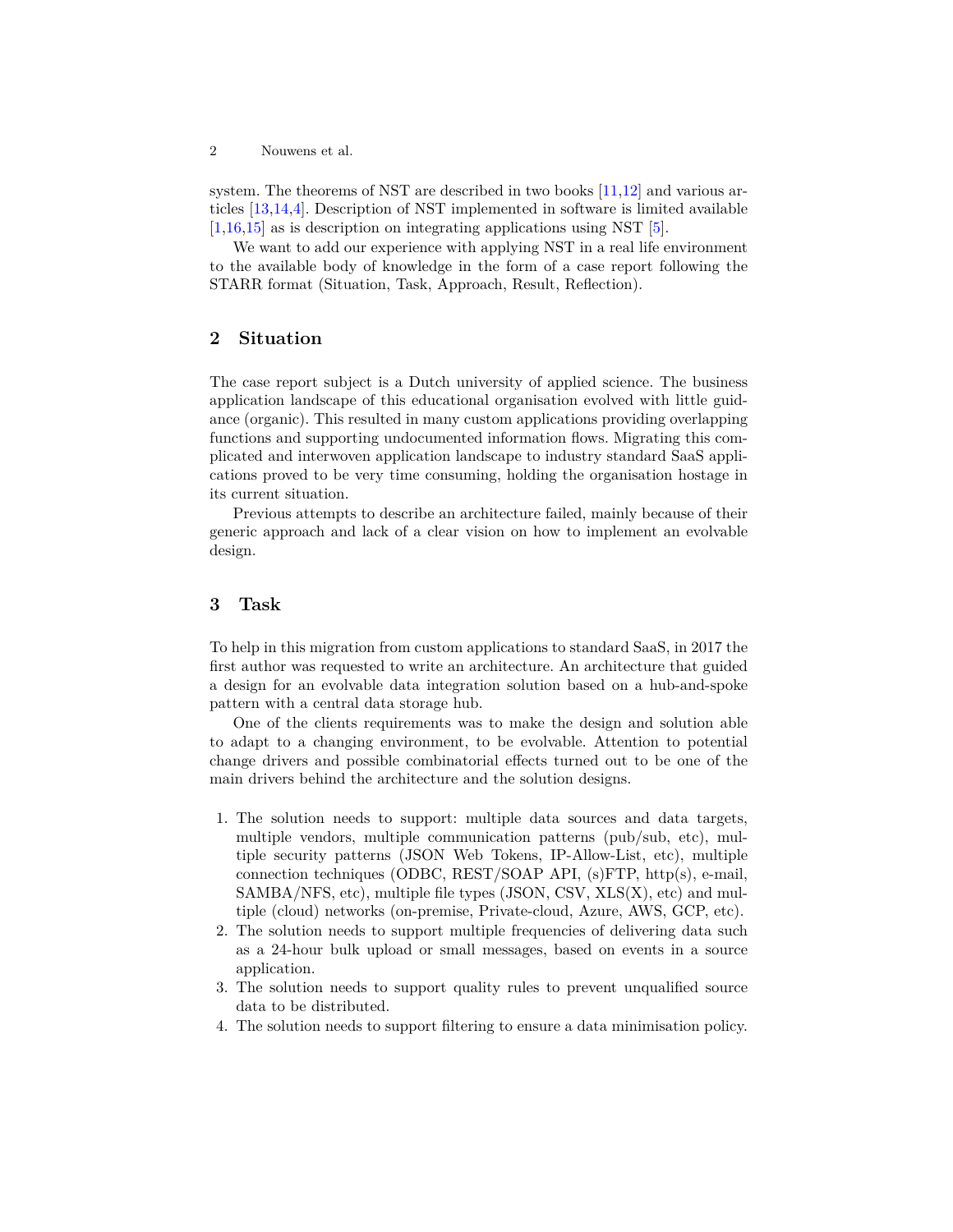## **4 Approach**

This case report contains our translation of the NST theorems [\[12,](#page-13-1) par. 12.2] into an architecture for an EAI solution. In our experience, in the Dutch educational sector the integration bus pattern is commonly used to realise EAI, especially with of-the-shelf and Software-as-a-Service (SaaS) applications. This decision is mainly based on the general conviction that the application of an ESB reduces the number of connections between application from  $N(N-1)/2$  to N as described in [\[12,](#page-13-1) p. 275, fig. 12.3].

However, we have not seen an application of the NST in this problem domain in this sector.

For our evaluation and reflection, we try to answer this question:

**Does our architecture, applying our interpretation of the Normalized Systems Theory, improve the evolvability of the created EAI solution?**

Author one fulfilled the role of architect, Author two fulfilled the role of architect at other educational organisations with similar requirements, and not directly involved at the case report subject. The third author was analyst and engineer in realising and operating the solution during two years. The numbers in this case report include the period when the engineer was involved as the consulting architect when there was a limited involvement of the main architect.

Next to a number of personal observations and evaluations, we retrieved the perceived effort to create new versions of the connections between the ESB and the application. For this we consulted the previously hired developer, and the developers, analyst and product owner currently working at the organisation.

If we were successful in preventing complexity, in the context of Lehmans law, we should be able to see that the effort of changing a connection does not increase together with the overall size of the system, the total number of connections.

#### **5 Result**

The Integration Framework (IFW) is (1) a technical solution that integrates multiple systems and data sources and (2) a framework of processes, controls and agreements. The IFW system architecture describes the components, the way of organising their relations and the principles guiding its design and evolution.

#### **5.1 IFW system architecture**

The IFW system consists out of the following three types of components: 'source pipelines', a 'data-hub' component and 'target pipelines' (see figure [1\)](#page-3-0).

The 'source pipelines' are responsible for the optimal ingestion of information from the designated source systems and maintain integrity and actuality of the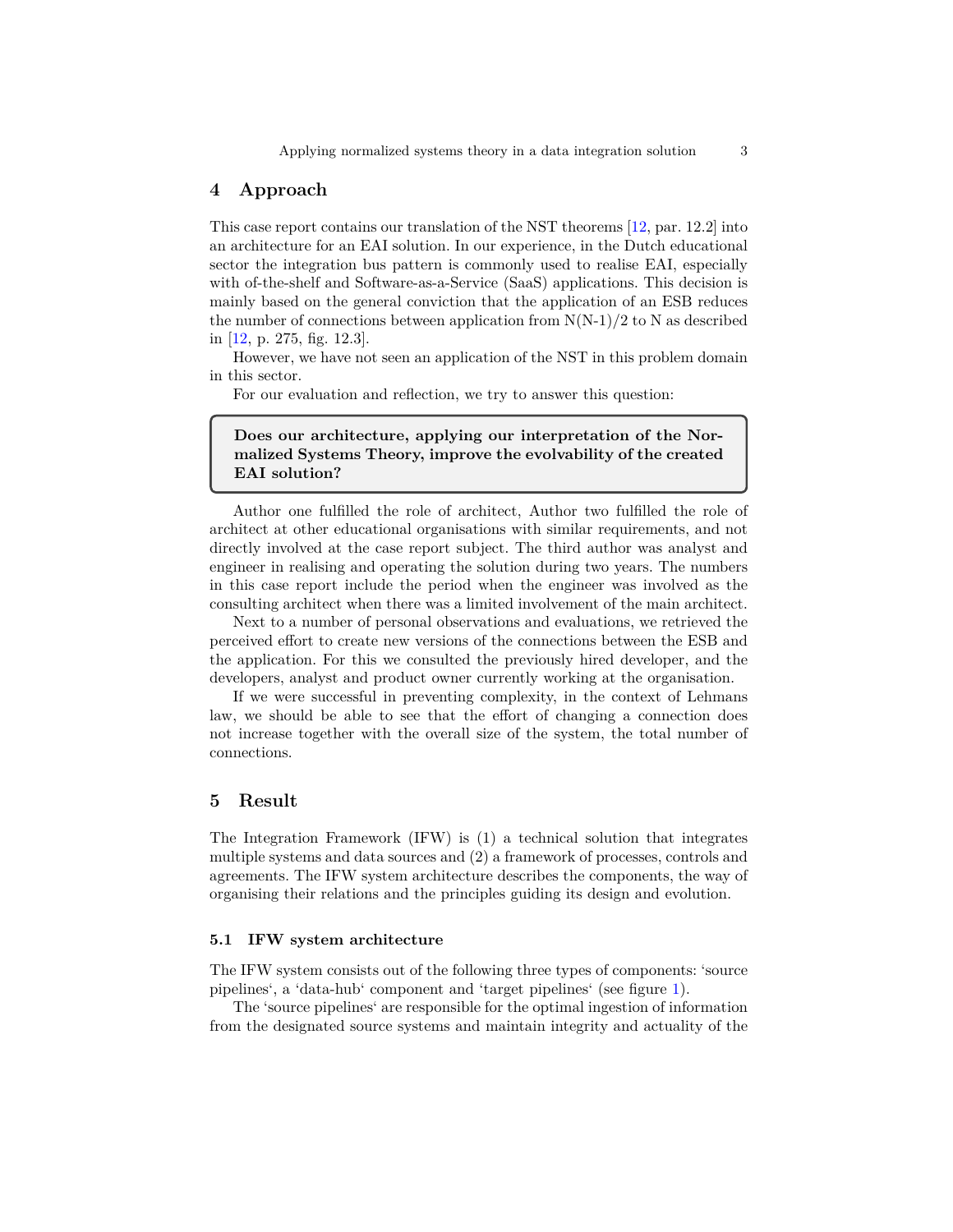information in the 'data storage'. For each source system an instance of a source pipeline is created. The 'data-hub' is responsible for the availability of the information. There is only one instance of the data-hub. The 'target pipelines' are responsible for providing data to systems that are not designated as the source for this data. For each target system an instance of a target pipeline is created. Together this creates the pattern of a ESB, plus a central data persistence component.



<span id="page-3-0"></span>**Fig. 1.** The Integration Framework (IFW) system model

The IFW system consists of the following sub-systems:

- 1. *Source systems* are connected to the IFW system to deliver part of it data elements. The connection to the source systems is part of the scope of the IFW, the source system itself is not. Each source system is connected to a dedicated source pipeline.
- 2. *Source pipelines* consist of the following sequence of modules:
	- (a) The *Adapters* separate the connection specifics of the source system from the standards used within a pipeline. The adapter is the only sub-system of the IFW system that directly interacts with the source system. It handles functions like an IP-Allow-List, SSL-certificates, API-tokens, accounts and passwords, file-transfers et cetera. A typical implementation is based on an API gateway service. If the adapter receives individual messages, it will buffer them in a table.
	- (b) The *Extractor* retrieves the data from the result table of the Adapter module. It converts technical formats (for example: JSON, XML, CSV) to strong typed database records and values. The technical formats are dictated by the source system. Type conversion may trigger a technical error status and notifications. The errors in the extractor are limited to technical data integrity, job integrity and connection errors.

The extractor is responsible for storing a backup of the retrieved data (files). The backup is used to restart the pipeline. Since every step can be run independent it is possible that the extractor collects multiple sets of retrieved data that accumulated while waiting to be processed by the transformer step.

(c) The *Transformer* replaces values in the new data by updating it with reference tables from the meta system. Field quality rules check for allowed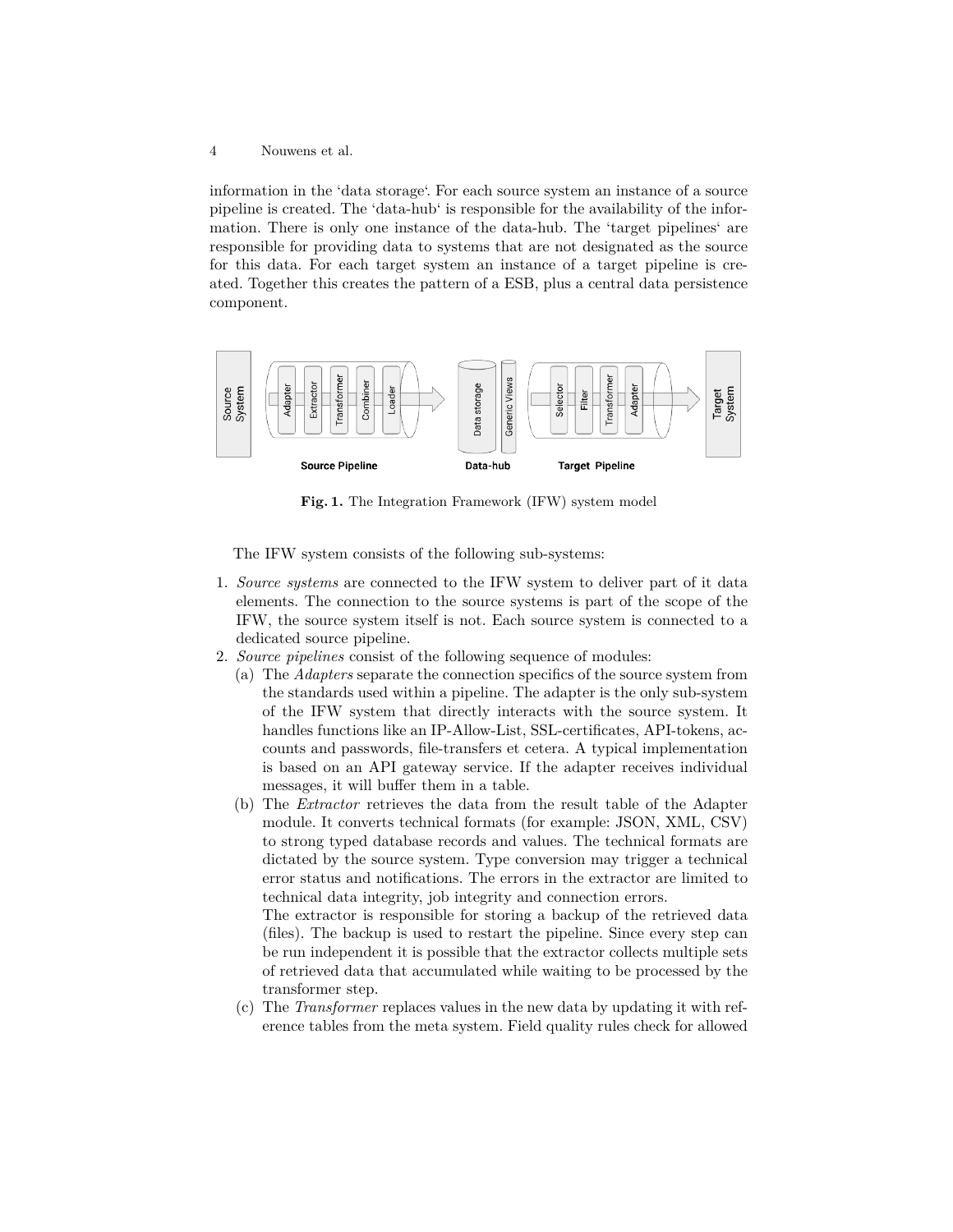values. Column quality rules count rows. Row counts can be compared to a range of expected number of rows.

- (d) The *Combiner* has a read-only database connection to the data-hub. It changes the data model from based on the source system, to the shared data model of the data-hub (also known as ODS<sup>[3](#page-4-0)</sup>). It looks in the datahub at existing values and relational keys and creates new unique values to be inserted. An unique key from the source system is maintained in the data-hub to resolve future updates.
- (e) The *Loader* creates or updates data in the data-hub. This is the only IFW sub-system that updates or creates data in the data-hub.
- 3. The *Data-hub* contains the data that is to be distributed to target systems. It has no historic record of previous versions like a data warehouse. The data warehouse(s) of the organisation are considered as target system and source system of the data-hub. The data-hub contains the most recent state of the data-elements from the source systems.
	- (a) The *canonical data model* (CDM) of the data-hub must be able to answer many questions by target systems, hence its independent, canonical model.
	- (b) The *technical data model* (TDM) of the data-hub is the materialisation of the Canonical Data Model [\[18\]](#page-13-6).

The data-hub *can* consist of multiple types of data-storage solutions, with each their own Technical Data Model, to ensure fulfilling all the data requirements of the target systems. A single data-storage solution would be in a  $3NF<sup>4</sup>$  $3NF<sup>4</sup>$  $3NF<sup>4</sup>$ .

Examples of multiple data-storage solutions are (1) an on-premise SQL master database with an SQL slave database in the cloud and (2) an SQL database in combination with a Data-lake solution in the cloud.

- (c) The *Generic Views* (GV) function as a facade between the data-storage in the data-hub and the target pipelines [\[8\]](#page-13-7). The complexity of the database model in the data-hub is hidden by the usage of views [\[2\]](#page-12-3). The views are to be re-used by multiple outgoing pipelines. Generic Views can not re-use other Generic Views as this would create a unwanted dependency. Views are created to deliver grouped data on the level of a complete business object<sup>[5](#page-4-2)</sup>.
- 4. The *Target pipelines* are each created for each target system. They consist of the following sequence of modules:
	- (a) The *Selector* combines several generic views from the data-hub. A subset of the columns is selected to deliver only the required and allowed data for this target system, enabling data minimisation policies.

<span id="page-4-0"></span><sup>3</sup> The term ODS is commonly used as Operational Data Store in relation to the dataprovisioning of a Data Warehouse (DWH) [\[6\]](#page-13-8). Currently it is more common to use the term data-hub in the scope of data-provisioning to operational applications within an organisation.

<span id="page-4-1"></span><sup>4</sup> See [https://en.wikipedia.org/wiki/Third\\_normal\\_form](https://en.wikipedia.org/wiki/Third_normal_form)

<span id="page-4-2"></span><sup>5</sup> An architectural name to describe a collection of attributes that together have a meaning to business people, also known as information.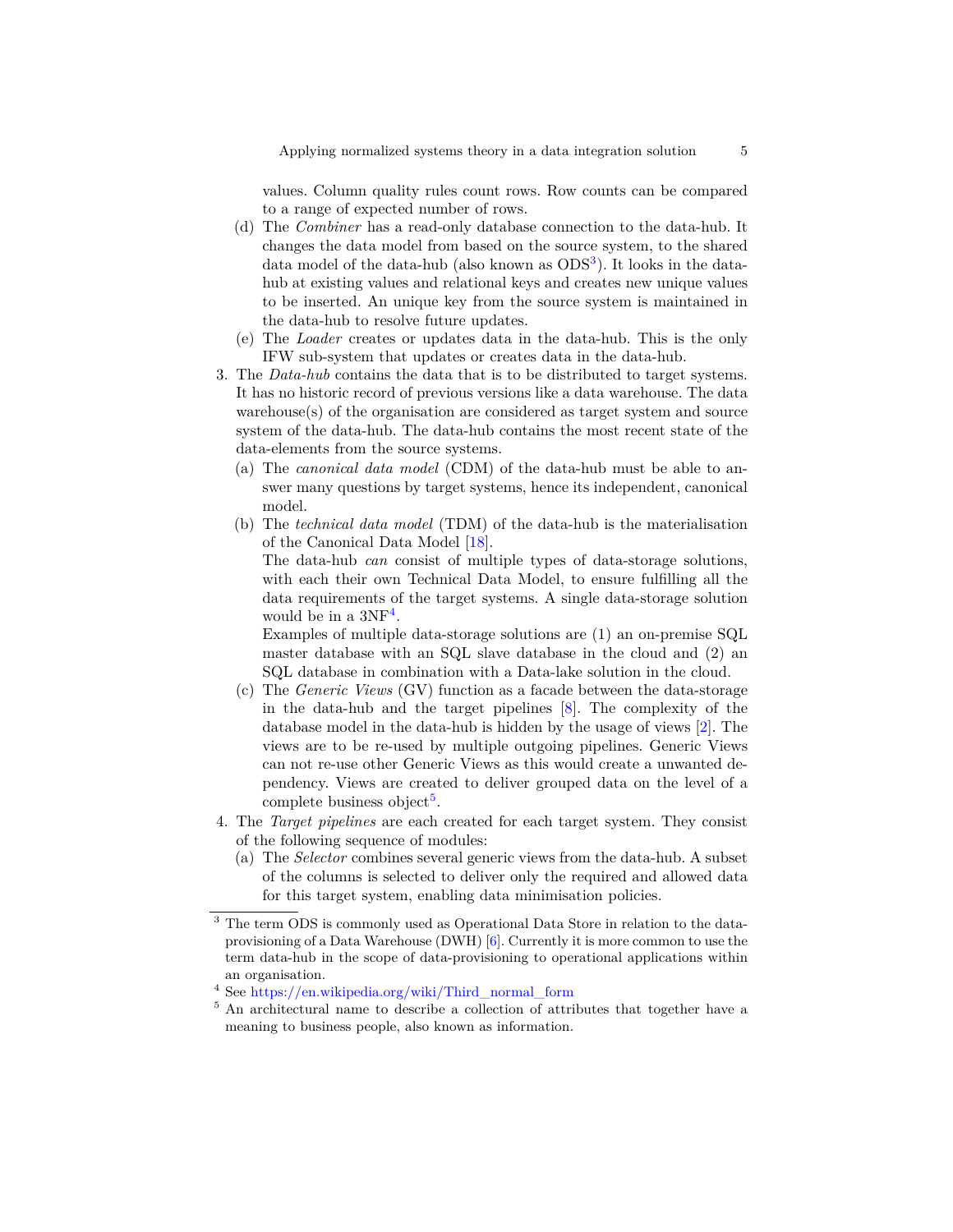- 6 Nouwens et al.
	- (b) The *Filter* filters a subset of the rows, again enabling data minimisation policies. Changes on both the column and row filters are explicitly un-der governance of the privacy officer<sup>[6](#page-5-0)</sup> (CPO) and security officer<sup>[7](#page-5-1)</sup> (CISO) [\[17\]](#page-13-9). Their policies determine the classification of the target system connected to this instance of the pipeline [\[17\]](#page-13-9). Hence the data that is allowed to be delivered to the target system. The list of attributes to be delivered will be recorded in the data-delivery register, enabling GDPR<sup>[8](#page-5-2)</sup> compliance and processes.
	- (c) The *Transformer* again transforms from one data model (in this case the CDM via the TDM) to the data model of the target system. It can also apply changes to the data using the reference tables.
	- (d) The *Adapter*; the equivalent of the Adapter in the incoming pipeline. It has the same dependency, but now to the target system. There are three types of adapters present in the IFW solution: (1) a generic adapter using API technology and services that resemble the Logical Data Model, (2) a generic adapter using API technology and services that are specified in a domain standard (for example: open banking api, open education api) and (3) system specific adapter.
- 5. The *Target systems* receive data from the IFW solution. For every dataelement in the data-hub CDM there is a source system defined. Every other system is a potential target system of this data-element. When a system needs data that is not part of their assigned ownership, the required dataelements are retrieved via a target pipeline.

6. Meta-data

Each of the modules maintains its own status in a globally available table. The status "is\_enabled" in the Loader module enables testing of the complete source pipeline and executing the quality rules, feeding back results based on production data without actually changing the data-hub and feeding to target systems. This is a remediation of privacy concerns during testing.

Severity levels of a failing quality rule will be logged. The next module will use this to determine if it is allowed to start.

Log messages will be used to automatically report about any data elements that failed, to the responsible owner of the source system. It enables quality improvement of the reused information (not data) on an organisational level.

#### **5.2 IFW governance architecture**

The second part of the IFW is the governance processes and agreements.

Creating a pipeline starts based on a new target system that needs data. If the required data is already available in the data-hub, only a target pipeline will be created. If the required data is not available in the data-hub, the team looks for a new existing source system to be connected with a new source pipeline.

<span id="page-5-0"></span> $6$  See [https://en.wikipedia.org/wiki/Chief\\_privacy\\_officer](https://en.wikipedia.org/wiki/Chief_privacy_officer)

<span id="page-5-1"></span><sup>7</sup> See [https://en.wikipedia.org/wiki/Chief\\_information\\_security\\_officer](https://en.wikipedia.org/wiki/Chief_information_security_officer)

<span id="page-5-2"></span><sup>8</sup> See <https://eur-lex.europa.eu/eli/reg/2016/679/oj>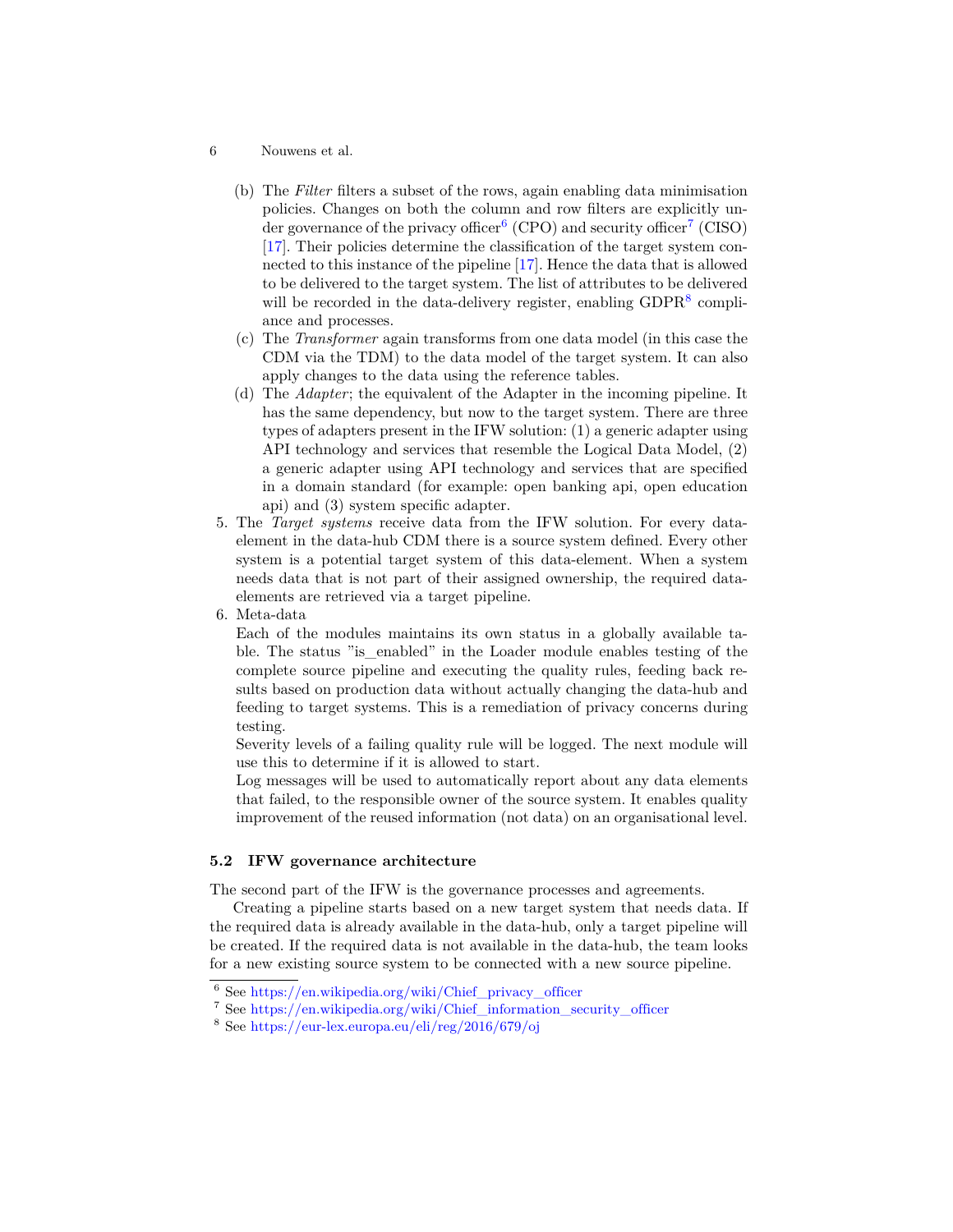For each pipeline the Information Manager (IM) signs an internal agreement with the functional owner of the connected system. This agreement describes the responsibilities of the stakeholders, the data quality requirements, privacy limitations and includes a list of the data elements. The data ownership is delegated from the functional owner of the source system to the IM. The IM signs a agreement with the functional owners of the target systems (see Fig. [2\)](#page-6-0). Compared to the classic data-delivery agreements (spanning from source to target), this decoupling aims to simplify the negotiations. The explicit use of the agreements aims to increase the security, privacy and data quality awareness.



<span id="page-6-0"></span>**Fig. 2.** Two separate relations and respective agreements.

#### **5.3 Application of Normalized Systems Theory**

The following customised interpretation of the Normalized Systems Theory (NST)  $[12,4,14]$  $[12,4,14]$  $[12,4,14]$  was given to the designers:

The agility and changeability and hence the maintainability of a composite system is determined by the difficulty of changing the entire system. The focus here is on preventing ripple (combinatorial) effects as an effect of changing a sub-system.

- 1. **Separation of concerns:** a change must not have an impact on more than one sub-system, this is also called functional loose coupling. Each sub-system has only one responsibility.
- 2. **Data Version Transparency:** the version of an data element type is included in the data element meta-data. Applications that process information only use the version that they know.
- 3. **Action Version Transparency:** the version of an action element is included in the action element. Applications invoke an action element only with a version that they know.
- 4. **Separation of States:** after each action in a series, the intermediate result is saved. Every sub-system is a real black box. Other sub-systems do not need to know what the inside of another system looks like. They can ask the sub-system what it does and what information can be delivered or requested.

Designers are given this set of architecture principles: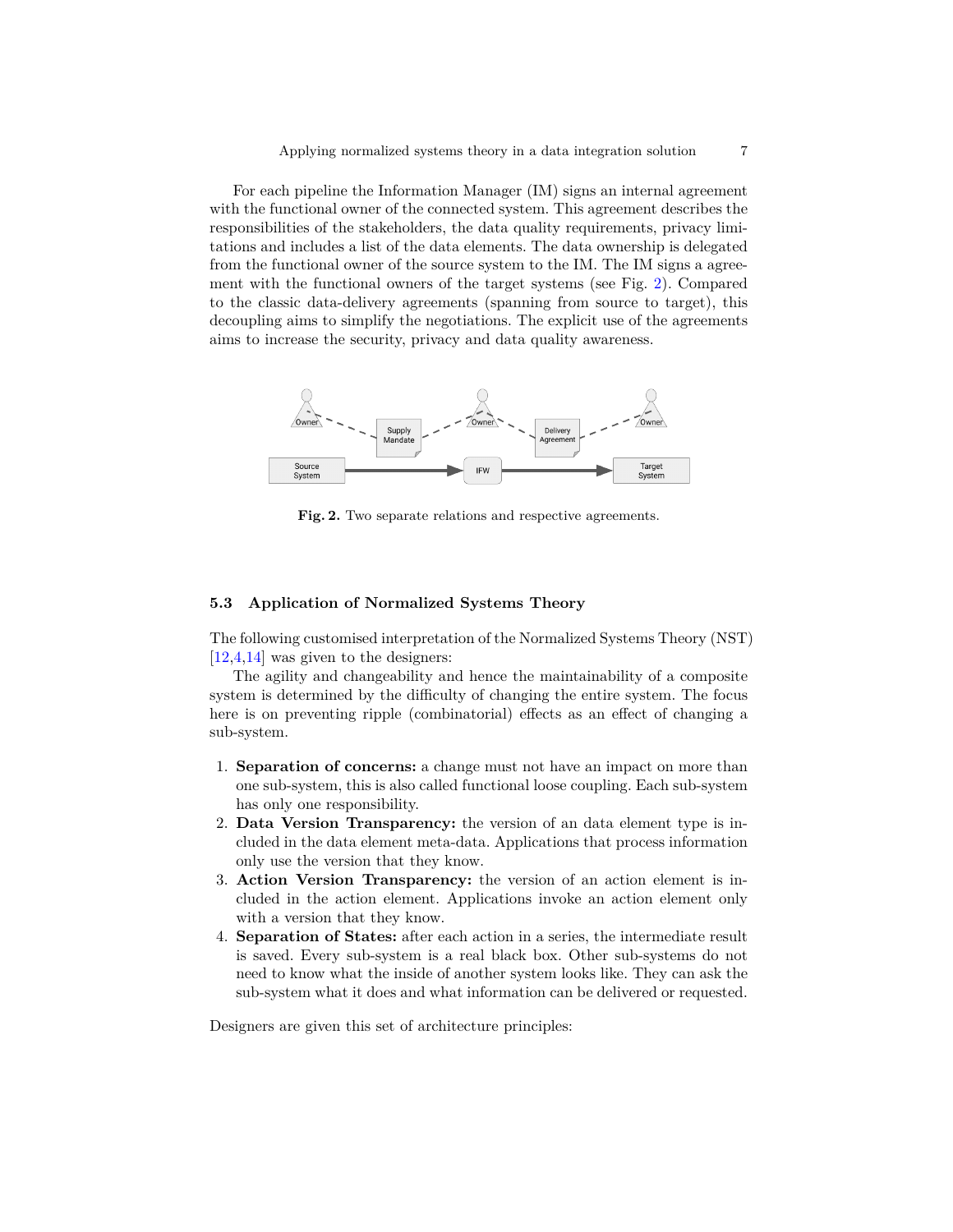#### 1. **Principle: Minimise dependencies**

**Rationale:** Systems change, thus the integration system like the IFW will change forever. These changes will be problematic if there are many dependencies.

**Implications:** It can be cumbersome to prevent dependencies. This investment will pay for itself in the long run.

#### 2. **Principle: business objects are recorded in the Canonical Data Model.**

**Rationale:** Business objects consist of a considerable number of attributes, rarely supplied by a single source system. In the Canonical Data Model (CDM), the business objects with an unambiguous meaning are not related to the model from a source system.

#### **Implications:**

- (a) Business objects and their attributes are described in the CDM.
- (b) Attributes of a business object can be provided by multiple source systems.
- (c) The CDM is based on industry, general and market standards.
- (d) The CDM contains only structured and machine readable fields.

## 3. **Principle: Everything has a version.**

**Rationale:** Explicit granting and simultaneous use of different versions gives more flexibility because systems and links do not have to be changed simultaneously when changing another system or link.

#### **Implications:**

- (a) All elements, building blocks, steps, tables, views et cetera have a version.
- (b) Every update of a building block or step with a functional difference gives a new version. Other building blocks never automatically use the newer version.
- (c) Versions exist side by side and are used simultaneously.
- (d) All links (system calls, web services, FTP folders, references to tables, etc.) explicitly refer to a version of an implementation.
- (e) The (version) naming standard is applied and maintained.
- (f) Implementations of new versions of elements are subject to a formal change process.

## 4. **Principle: All prescribed building blocks always exist and are exclusively automated.**

**Rationale:** Only if all building blocks in the IFW are designed and realized, there is independence from all building blocks in the chain. Manual processing steps are not allowed because this creates a dependency on an (interpretation of a) person. The only meaning of the IFW is integration. **Implications:**

- (a) There is no building block that has presentation functions. This is reserved for portals and user interfaces.
- (b) There is no building block that realises business logic and business processes. This is a task of the target or source systems or a special system for automated business processes.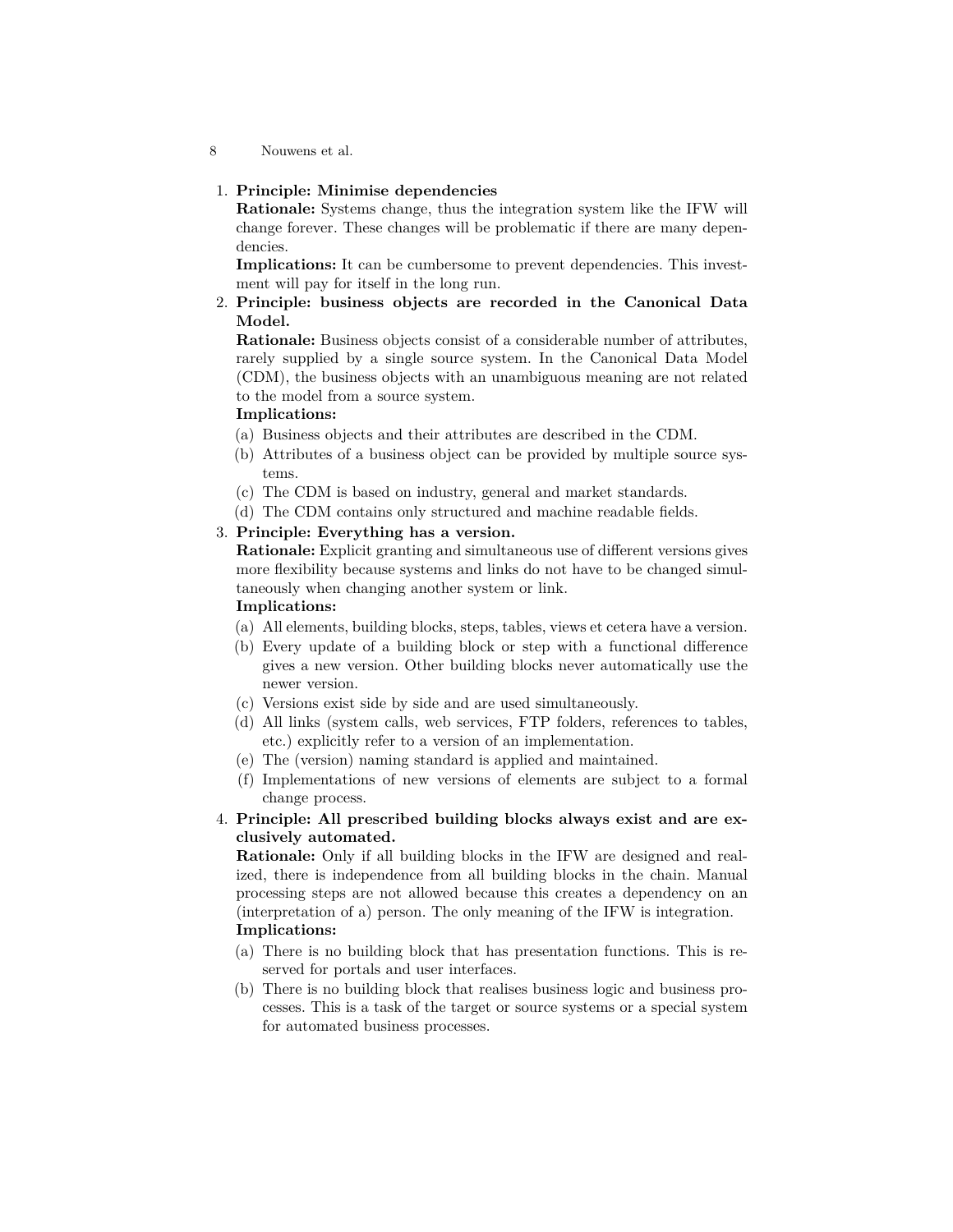Applying normalized systems theory in a data integration solution 9

- (c) There is no building block that realises reporting and analysis functions. This is a task for target systems such as the data warehouse (DWH) or Management Information System (MIS)
- (d) Messages that lead to an error situation in the chain or in the target systems (both technical and functional) must be corrected by an adjustment in the source.
- (e) There is no functionality available for manually creating, changing or deleting messages other than in the source.

## **5.4 Solution realisation**

Based on an explicit requirements by the client, the design is created using Microsoft components. Hence the adaptors being based on the Azure API management services and the databases implemented by a Microsoft SQL server. These databases are on-premise because they mainly connect to on-premise sys-tems. The IFW modules are implemented as SSIS packages<sup>[9](#page-8-0)</sup>, usually created by a BI developer. However, the architect and designer did choose for the use of  $BIML<sup>10</sup>$  $BIML<sup>10</sup>$  $BIML<sup>10</sup>$ , a XML based language that is used to generate the SSIS packages. The BIML scripts make use of meta-data in tables in the SQL server and maintained with a Microsoft Access GUI. The quality rules are also generated during design time. This generation is comparable to a pattern expansion process. In runtime, a copied subset of the meta-data is used as reference tables (validation of allowed values and replacement of values) and thresholds for the quality rules.

# **6 Reflection**

We collected and grouped the following observations on the realised IFW at this organisation:

- 1. Applied architecture principles in respect to NST
	- (a) Principles 1 and 2 are translations of avoiding combinatorial effects requirement and the separations of concerns theorem.
	- (b) Principle 3 translates the data and action version transparancy theorem.
	- (c) Principle 4 is based on anticipated changes of adding functionality. The chosen tactic is to include all possible building blocks from the start, even if they initially do nothing. Adding functionality later is limited to enabling functions in the empty building blocks, not changing the structure and relations.
	- (d) There is no principle that translates the separation of states theorem. This is part of the IFW architecture model that describes the building blocks, the way they handle data locally and handle state using shared meta data.
- 2. Applied architecture principles in respect to building the solution

<span id="page-8-0"></span><sup>9</sup> See [https://en.wikipedia.org/wiki/SQL\\_Server\\_Integration\\_Services](https://en.wikipedia.org/wiki/SQL_Server_Integration_Services)

<span id="page-8-1"></span><sup>&</sup>lt;sup>10</sup> See [https://en.wikipedia.org/wiki/Business\\_Intelligence\\_Markup\\_Language](https://en.wikipedia.org/wiki/Business_Intelligence_Markup_Language)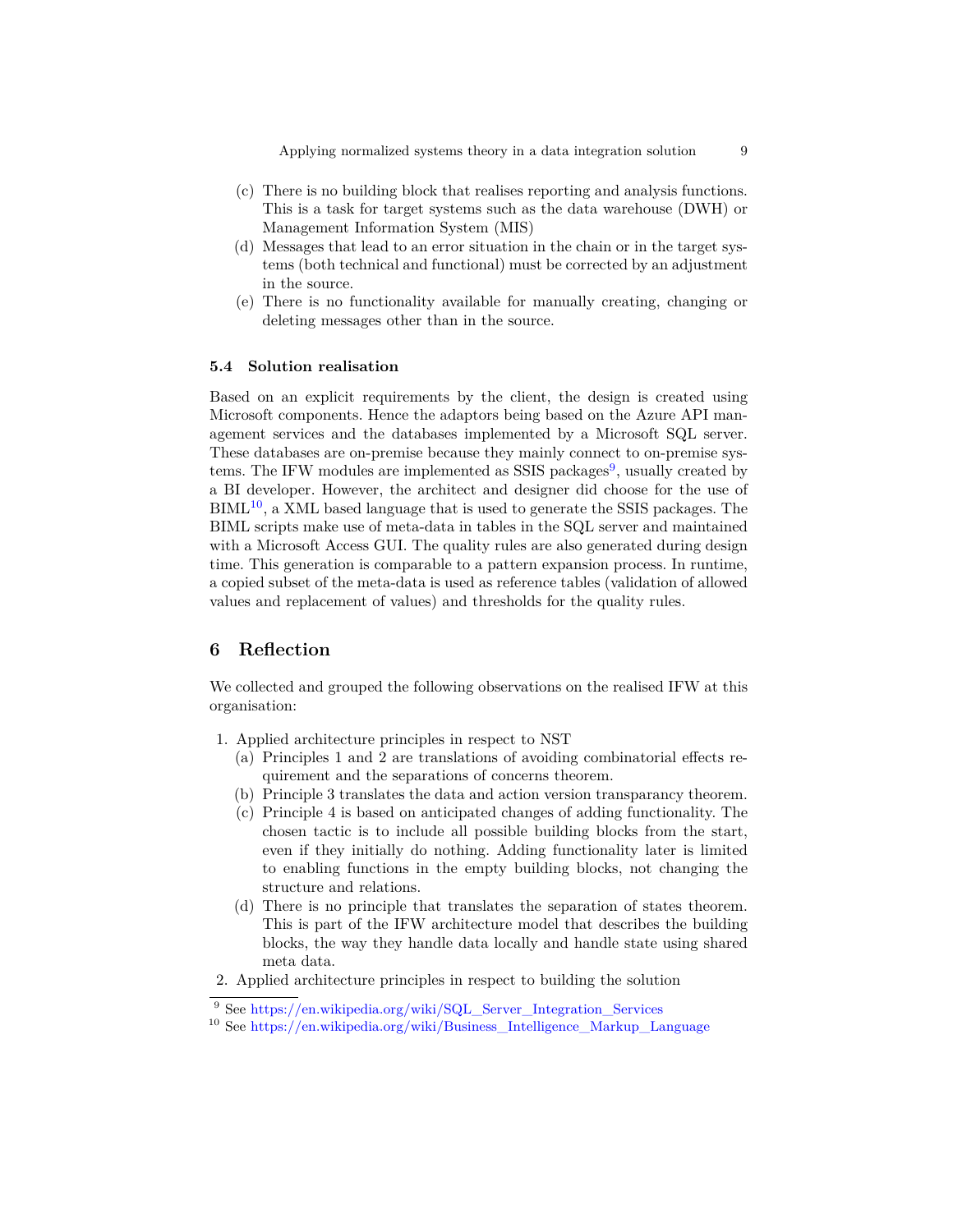- 10 Nouwens et al.
	- (a) Although the solution designers and developers were given freedom to interpret the principles themselves, they frequently requested guidance by an architect.
	- (b) Instead of the term "preventing combinatorial effects" the team used the term "blocking domino effects".
- 3. Solution design of module size
	- (a) We created expander scripts to generate modules as described in the system structure (see Fig. [1\)](#page-3-0). The size of these atomic elements of the system is too large. This results in some repetition of the sub-functions within a pipeline module and in combinatorial effects on the lowest (SSIS package) level. Improved examples for the smallest elements could be:
		- i. reading the status from the meta-data and deciding if the module is allowed to start
		- ii. application of quality rules
		- iii. replacing a value
		- iv. copy a value (database table to database table)
		- v. (re)creating result tables
		- vi. writing status or logging
- 4. Applied solution in respect to the data-hub
	- (a) A 3NF for the data-hub is cumbersome to design. There have been discussions to apply a different data model form such as a snow flake. A supporting argument would be that this form is easier to generate based on meta-data. This is not tested nor implemented as it would impact the design of then existing loader modules. This is already a combinatorial effect in the current architecture and design. However, the generic views module as described in the design will act according to the Separation of States theorem, effectively stopping the combinatorial effects to the outgoing pipelines. This separation allows for a incremental update of the data-hub.
	- (b) The architecture describes the data-hub and the 3NF as a Canonical data model (CDM). During design we recognised that the generic views of the data-hub are the CDM. The 3NF database design should be seen as part of the black box of the data-hub.
	- (c) The use of meta-data, both during design time and run time is not optimal. On the one hand using the same database tables in development and production is out of the question. On the other hand, making copies introduces duplicates and unwanted complexity.
- 5. Applied solution in respect to adaptors
	- (a) Recognised combinatory effects: Adaptors highly depend on the technical implementation of the source system. Views are dependent on the datahub design. During the design phase these effects are recognised. Detailed measures are taken to ensure the effect is only related to the next module. This is preventing further domino effects. The combiner and loader both depend on the (canonical and technical) data model of the data-hub. This cannot be prevented as the combiner converts the incoming data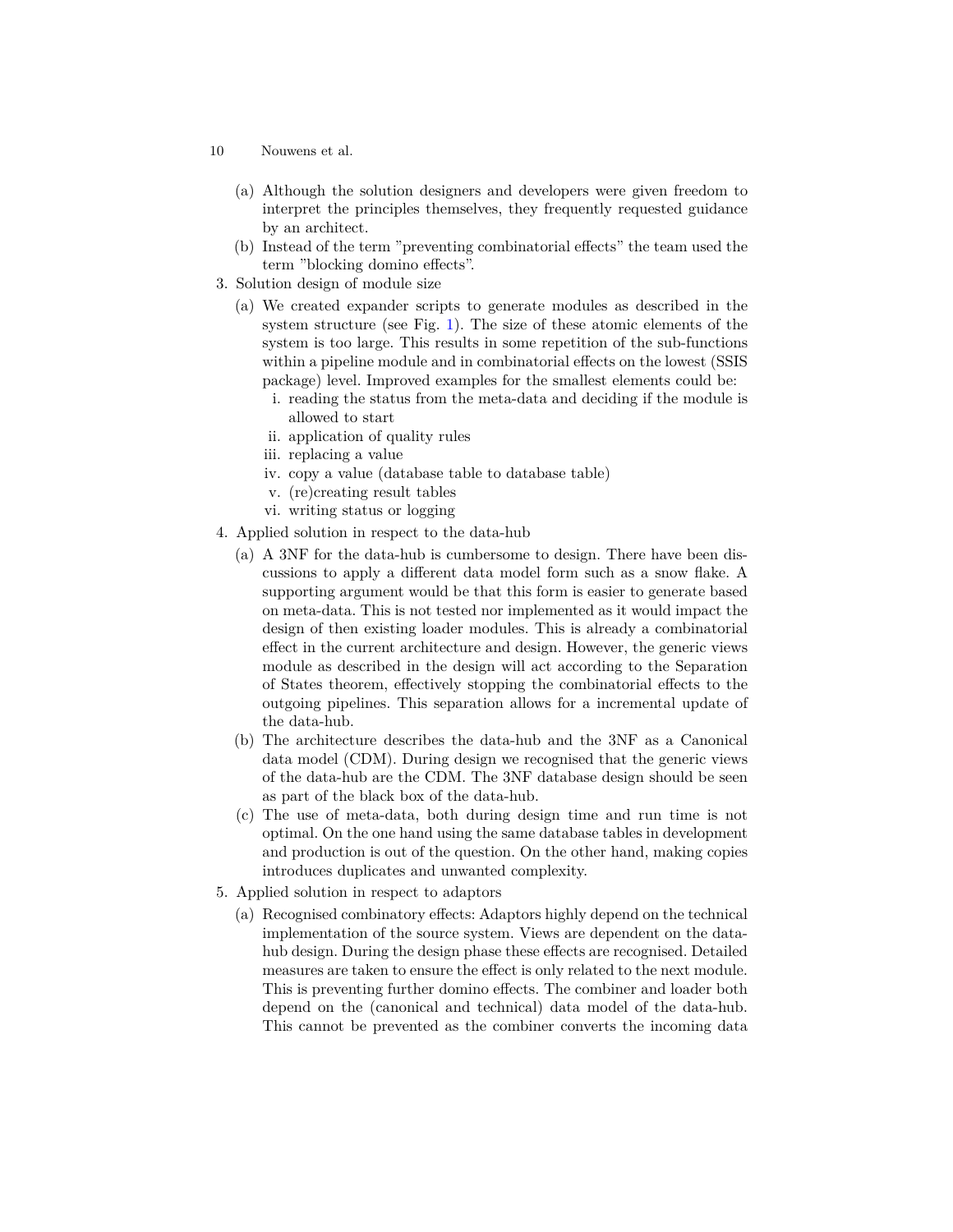to the model of the data-hub, and the loader inserts and update data within the constraints and design of the data-hub data model.

- 6. Governance
	- (a) Getting the responsible business owners to commit to the proposed agreements (mandate and usage) turned out to be a hassle. It did cost a lot of explaining to convince them of the necessity of the agreements. It did also take some time to find the right level of details for the description of the data elements.
	- (b) the ability to separate the creation and deployment of source pipelines from target pipelines is an improvement. In the applied agile way of working the individual backlog items turned out to be close to a module in a pipe line. Several tasks within this item could be worked on by different developers. This increased the understanding on the progress of the development.

#### **6.1 Validating the observations**

To validate our observations, we interviewed four people who where also directly involved in the design and development of the system; The product owner, the development manager, the senior designer/developer, and a developer/sysadmin.

At the start of each interview we briefly explained Lehman's law and the goal of our paper and interview. We presented our observations 2a, 2b, 3a, 4a, 4b, 4c, 5a, 6a, and 6b for validation in the form of "Can you agree that …?" Observations 1a..d were skipped because these explain the mapping between the NS theorems and the architecture principles and therefore not suitable for validation by the interviewees. We added a question to retrieve insight in the perception of the evolvability of the system: "7: Now that the system has about 20 pipelines, compared to the beginning when the system had two pipelines. What is your global impression: Has the effort of making a comparable change stayed the same?".

For each question the answers where limited to the following options: "not applicable" (for instance when the interviewee was not involved in that topic and did not know an answer), and "strongly disagree", "disagree", "agree", or "strongly agree". By leaving out the option for a neutral answer, we forced the interviewees to make a explicit choice. All interviews were done by author one as interviewer, carefully using comparable wording.

Based on the summed scores, the interviewees confirmed all except observations 3a and 4a (see table [1\)](#page-11-0).

Regarding observation 3a, about the module size in the solution design, that it should have been designed smaller; The product owner and development manager disagreed. The senior designer/developer strongly disagreed, even suggested they should be larger. The developer agreed.

In respect to observation 4a, about 3NF being cumbersome to design; The two managers both strongly agreed, giving arguments that it took a lot of time, effort and thus money. The two developers both disagreed, giving arguments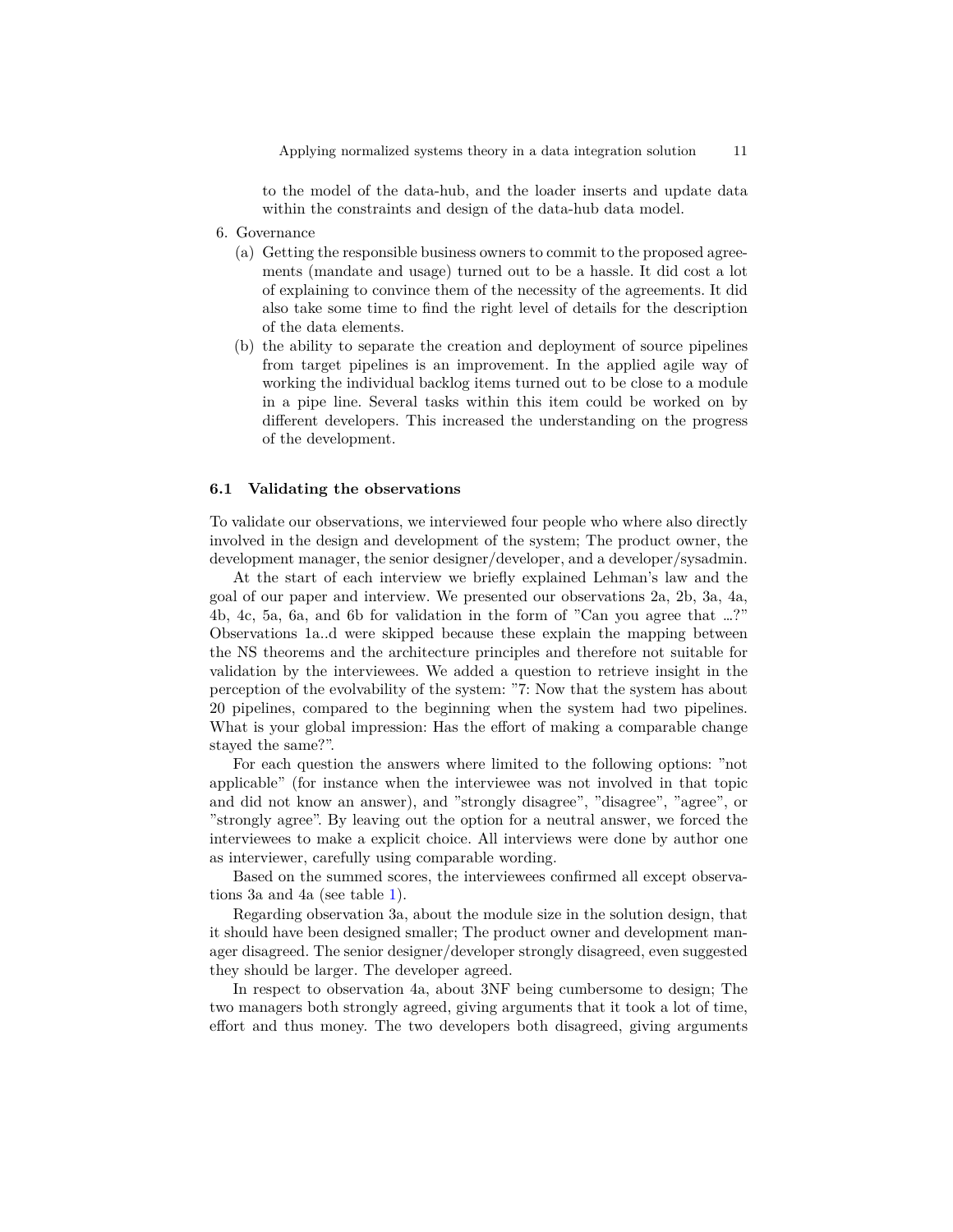

<span id="page-11-0"></span>**Table 1.** Results of four validation interviews

that the 3NF was not easy but do-able and most of all necessary to be able to deliver all possible combinations towards outgoing pipelines.

The added question (7) about the effort related to the system size was agreed upon by all four interviewees.

# **7 Conclusion**

This paper reports about an application of Normalized Systems Theory (NST) in the context of a data integration solution. A summary is given of our interpretation of NST, as given by the architect to the designers of the integration software. This case report is part of the practitioners double learning loop.

In this case, the application of the Normalized Systems Theory helped the practitioners to improve the adaptability of the data integration solution. In our view it is definitely better but not perfect.

As the design team was unfamiliar with NST, the use of the NST theorems within the context of an architecture model and architecture principles, indicated the need for continuous decision-making support. Using the term "blocking domino effects" improved comprehension of the team's design challenge.

The SSIS-packages, part of the Microsoft SQL suite, can be generated using BIML. This case report indicates that this combination can be used as a Normalized Systems Theory expander. However, the optimal module size is disputable.

Based on our validated observations we can state; There are indications that this IFW design, and architecture principles, our interpretation of NST, disconnect the relation between the size of the application and the impact of a change. Thus mitigating the effects of Lehman's Law and improving the evolvability of the created EAI solution.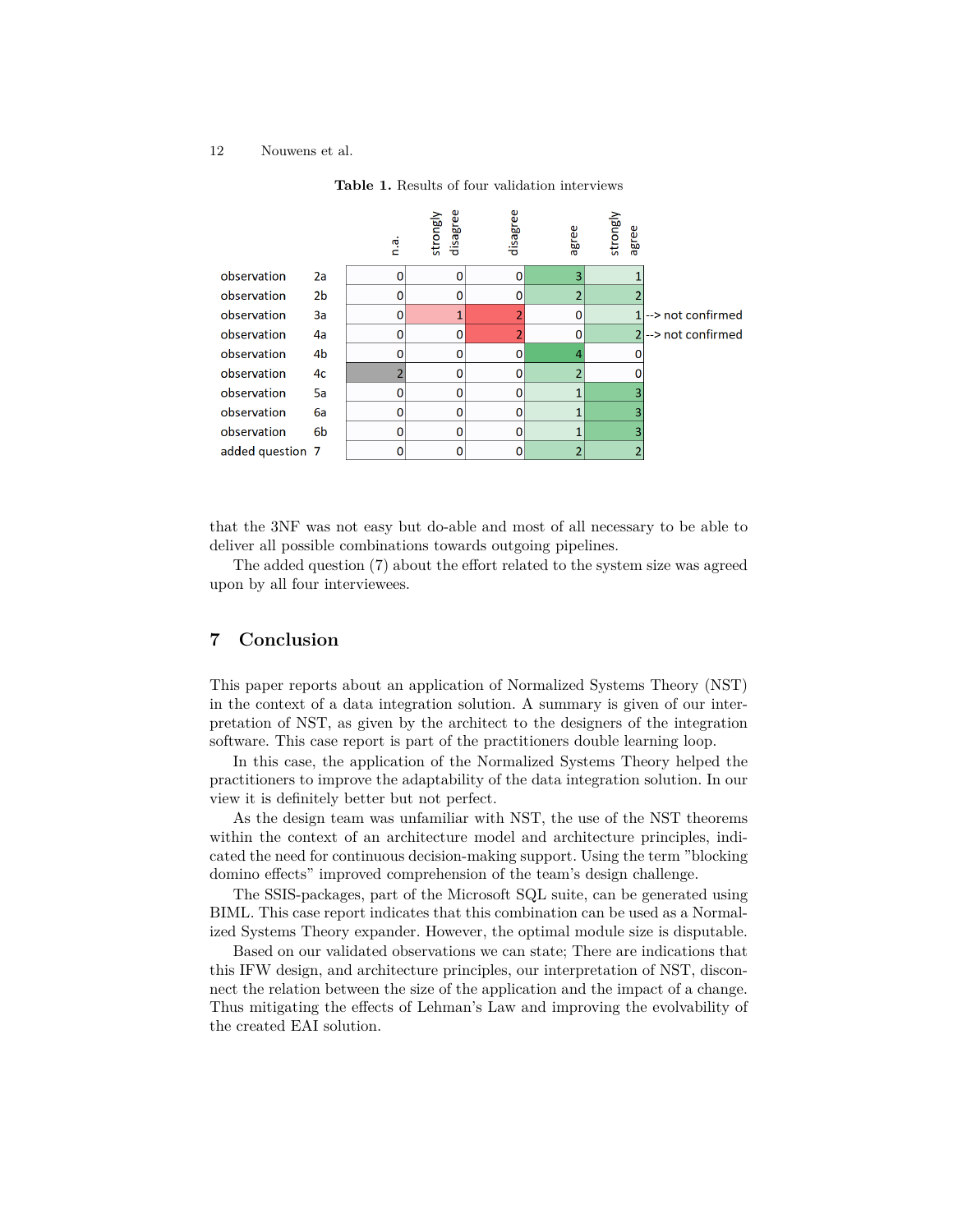## **8 Future Research**

Based on the experience at this specific organisation, the IFW architecture was applied and realised at other Dutch educational organisations. Each with different technologies and various implementation strategies. Future research could be collecting these individual use cases and combine it with a post implementation questionnaire to compare the perceived (added) value of the IFW architecture and the NST application.

Research could be done to find the smallest element to generate using the BIML scripts.

Research could be done to automate the generation of the Technical Data Model of the data-hub. This would save a significant amount of time and effort.

## **Acknowledgements**

We would like to thank the involved Dutch educational organisations in supporting the collaborative open discussion on the topic of enterprise application integration, and willing to exchange the knowledge between their organisations. We also would like to thank our (former) colleagues at Sogeti for reflecting on our concept architecture descriptions and adding their views and experiences.

We see the creation of IFW as an example of combining academic research, the operational application of this knowledge in production and sharing the experience back to the academic field.

## **References**

- <span id="page-12-1"></span>1. Chongsombut, O., Verelst, J., De Bruyn, P., Mannaert, H., Huysmans, P.: Towards applying normalized systems theory to create evolvable enterprise resource planning software: a case study. In: The Eleventh International Conference on Software Engineering Advances (ICSEA). vol. 11, pp. 172–177. IARA, Rome, Italy (2016), <https://hdl.handle.net/10067/1352400151162165141>
- <span id="page-12-3"></span>2. Dayal, U., Hwang, H.Y.: View definition and generalization for database integration in a multidatabase system. IEEE Transactions on Software Engineering **SE-10**(6), 628–645 (1984), <https://doi.org/10.1109/TSE.1984.5010292>
- 3. Erasala, N., Yen, D.C., Rajkumar, T.: Enterprise application integration in the electronic commerce world. Computer Standards & Interfaces **25**(2), 69–82 (2003), [https://doi.org/10.1016/S0920-5489\(02\)00106-X](https://doi.org/10.1016/S0920-5489(02)00106-X)
- <span id="page-12-0"></span>4. Huysmans, P., Oorts, G., De Bruyn, P., Mannaert, H., Verelst, J.: Positioning the normalized systems theory in a design theory framework. In: International Symposium on Business Modeling and Software Design. pp. 43–63. Springer (2012), [https://doi.org/10.1007/978-3-642-37478-4\\_3](https://doi.org/10.1007/978-3-642-37478-4_3)
- <span id="page-12-2"></span>5. Huysmans, P., Verelst, J., Mannaert, H., Oost, A.: Integrating information systems using normalized systems theory: Four case studies. In: 2015 IEEE 17th Conference on Business Informatics. vol. 1, pp. 173–180. IEEE (2015), [https://doi.org/10.110](https://doi.org/10.1109/CBI.2015.43) [9/CBI.2015.43](https://doi.org/10.1109/CBI.2015.43)